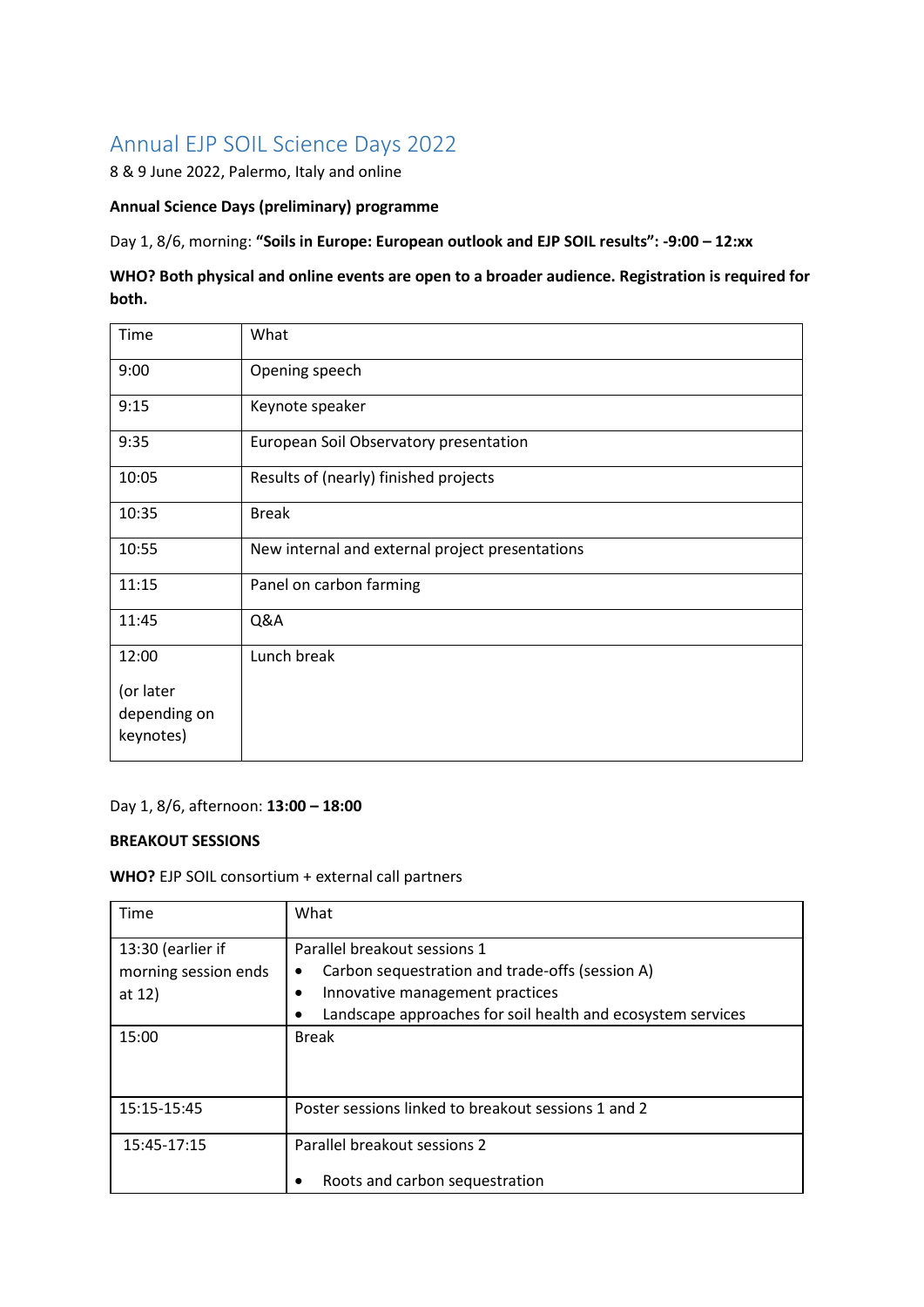|             | Climate change adaptation and soil management<br>Bridging Proximal and Remote Sensing for Soil Properties mapping<br>and Monitoring |
|-------------|-------------------------------------------------------------------------------------------------------------------------------------|
| 17:15-18:00 | Poster session for day 2                                                                                                            |

#### Day 2, 9/6, morning: **9:00 – 12:30**

#### **BREAKOUT SESSIONS AND PLENARY CLOSING**

| WHO? EJP SOIL consortium + external call partners |  |  |  |
|---------------------------------------------------|--|--|--|
|---------------------------------------------------|--|--|--|

| Time         | What                                                                                                                                                                                          |
|--------------|-----------------------------------------------------------------------------------------------------------------------------------------------------------------------------------------------|
| $9:00-10:30$ | Parallel breakout sessions 3<br>Carbon storage and trade-offs (session B)<br>٠<br>Soil indicators and assessing ecosystem services<br>$\bullet$<br>Soils and education                        |
| 10:30-10:45  | <b>Break</b>                                                                                                                                                                                  |
| 10:45-12:15  | Parallel breakout sessions 4<br>Incentives for carbon sequestration and soil health<br>٠<br>Carbon sequestration and amendments<br>$\bullet$<br>Soil biodiversity and ecosystem services<br>٠ |
| 12:15-12:30  | Plenary closing sessions - outlook EJP SOIL activities                                                                                                                                        |

#### **List of breakout sessions with description**

- Carbon sequestration and trade-offs (this session will be split into two sessions, more information on the concept will soon be available)
	- o **Session conveners**: Felix Seidel (Thuenen, CarboSeq project), Alessandra Lagomarsino (CREA, SOMMIT project)
	- o **Internal EJP SOIL projects with main link to this theme**: CarboSeq, SOMMIT, TRACE-SOILS, INSURE
	- o **Description**

Carbon sequestration in agricultural soils is a strategy that can contribute to mitigate climate change. The key for soil carbon sequestration is having a positive balance between carbon inputs and outputs. Enhanced inputs of organic matter to the soil can be achieved by improved management options, such as minimizing soil disturbance, use of cover crops, incorporation of crop residues, addition of organic matter, or optimization of varieties with increased root biomass. In cultivated peat soils, rewetting is needed to decrease carbon outputs and therefore achieve carbon sequestration.

Increasing soil organic carbon has several co-benefits, beyond climate change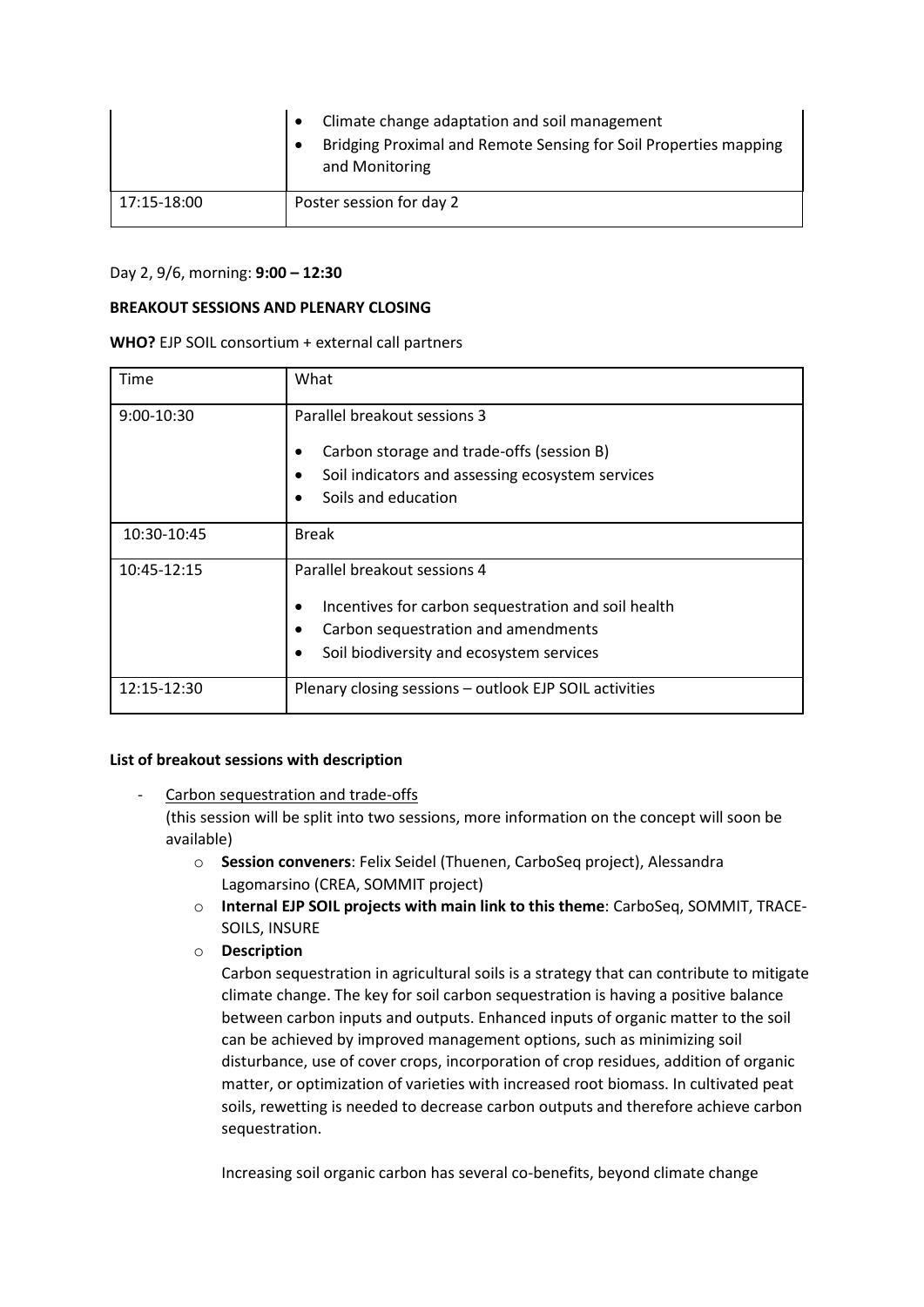mitigation, including improvement of soil health, fertility and water holding capacity. On the other side, agricultural strategies aimed at increasing carbon sequestration affect soil N2O, CO2 and CH4 fluxes, and N leaching. These trade-offs of carbon sequestration may hamper climate change mitigation efforts. Thus, the overall effect of management practices needs to be evaluated to appropriately quantify their environmental impact.

In this session, we welcome contributions that give insights into the topic of soil carbon sequestration in agricultural lands. A special focus will be given to management practices affecting this process, as well the trade-offs (especially N2O and CH4 fluxes as well as N and P losses) associated with changes in soil carbon Carbon sequestration and amendments

- o **Session conveners**: Sabine Houot (INRAE, EOM4SOIL)
- o **Internal EJP SOIL projects with main link to this theme**: CarboSeq WP3, EOM4SOIL
- o **Description**

Besides C input to soil coming from plant biomass (crop residues, cover crops, root biomass), the application of organic amendments can also enhance carbon sequestration in soils. These organic amendments are mainly issued from exogenous organic matters (not directly produced from the soil where application occurs), coming from organic wastes or by-products related to other activities and often treated before application for different purposes (sanitation, stabilisation of organic matter,…). Their production and application also provide other services such as the recycling of nutrients thus contributing to circular economy, the production of renewable energy with the development of anaerobic digestion. Their efficiency at increasing carbon stocks in soils or providing nutrients varies with the characteristics of their organic matter thus with their origin and treatment applied before application. On the other hand, side-effects can occur related to their application (input of contaminants, excess of nutrients and losses through gas emission or leaching…), but also to modification of the cropping systems associated with anaerobic digestion and potential consequences on food production, enhanced contamination… These side-effects could be minimized through improved process treatment before application, management practices. Multi-criteria evaluation tools should be developed in order to balance benefits and side-effects. Contributions for this session are expected to better understand the efficiency of organic amendments at providing services (C storage and associated others), explore the associated sideeffects and how the treatment process may contribute to enhance the benefits and decrease the potential impacts, propose multicriteria evaluation tools potentially useful to define best management practices of organic amendments use in crop production.

- Roots and carbon sequestration
	- o **Session conveners**: Rebecca Hood-Nowotny (BOKU, MaxRoot C), Isabelle Bertrand (INRAE, MixRoot C)
	- o **Internal EJP SOIL projects with main link to this theme**: MaxRoot C, MixRoot C, CarboSeq T9.2
	- o **Description**

Roots are the hidden part of plants. Because they i) decompose slower than aerial plant parts, ii) produce C through rhizodeposition and turnover, and iii) colonize subsoils, they drive soil microbial activity and contribute to soil fertility and mitigate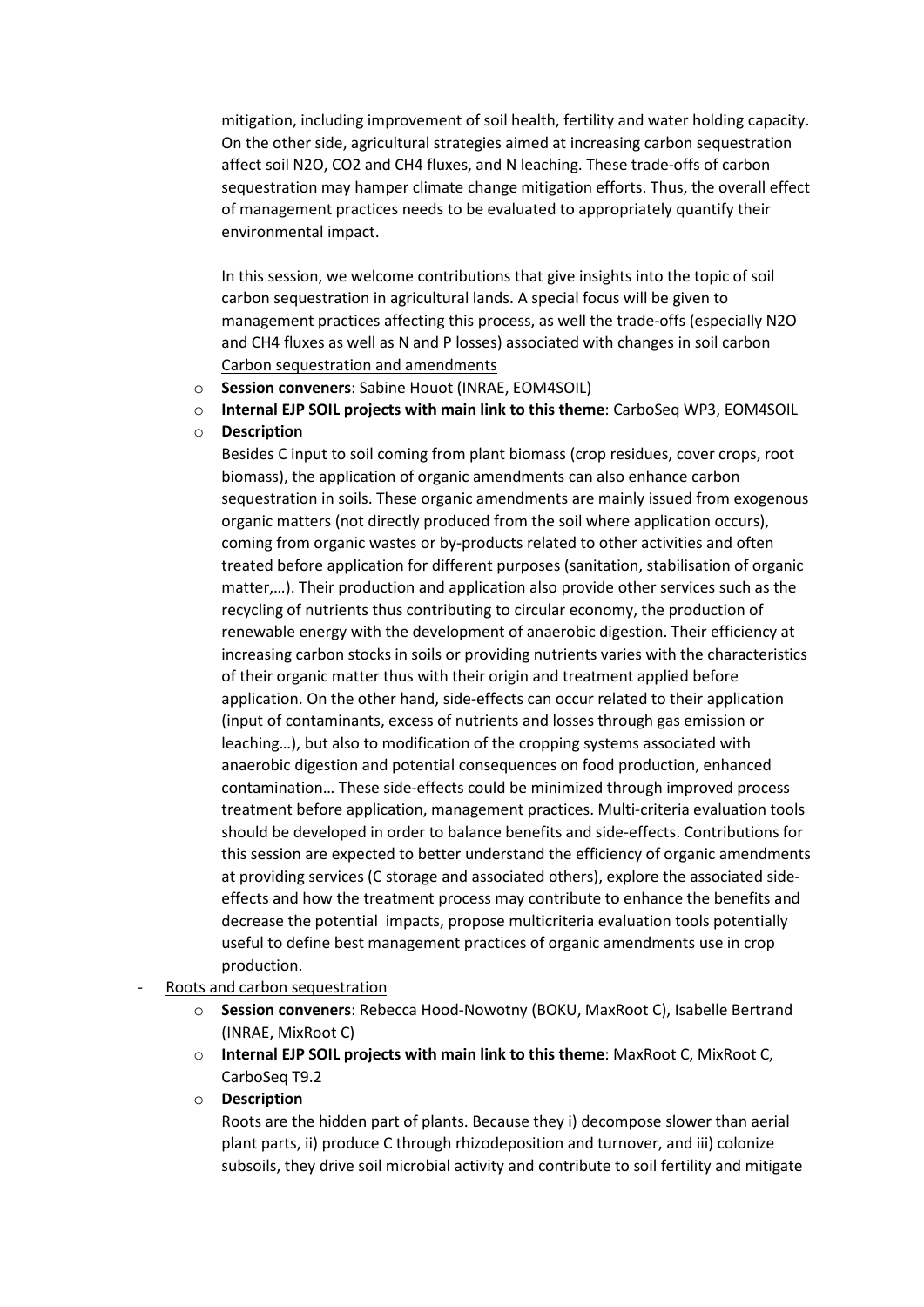climate change through C sequestration in soil.

Despite the importance of these processes, our current knowledge on soil-root interactions in agroecosystems is poor. How root biomass and traits relate to soil nutrients and C contents in shallow and deeper soil horizons needs to be better investigated. What are the main root traits related to SOC? Are the predictors different in mixed versus single species agroecosystems? How varietal selection may impact root biomass, C stocks and drought resistance? Do cover crops increase C stocks in the different soil horizons? Do diversified agroecosystems have a higher potential for soil C sequestration, what is the relative contribution of roots? In different agroecosystems what are the main tradeoffs between root C inputs and yield? How to model root C contribution to soil? All these research questions still need to be addressed.

In this session we will welcome all results focusing on soil and root interactions in agroecosystems. Contribution from students are highly welcome.

- Incentives for carbon sequestration and soil health
	- o **Session conveners**: Martin Hvarregaard Thorsoe & Morten Graversgaard (AU, Road4Schemes)
	- o **Internal EJP SOIL projects with main link to this theme**: Road4Schemes
	- o **Description**

Enhancing the potential of soils to store more carbon while maintaining existing SOC levels, especially on peatlands and other carbon-rich soils, is a key lever for mitigating climate change. To maintain and increase SOC content there is a need for integration of research into policy design as well as policy implementation ensuring mutual benefits for stakeholders, soils and society. This is relevant and across Europe where carbon farming is emphasised in current policy strategies.

In order to ensure acceptance among land-users and policymakers, there is a need to understand how such practices can be implemented in current farming systems, along with the necessary monitoring, reporting and verification systems.

In this session, we welcome contributions that discuss opportunities for designing Carbon Farming schemes as a means for increasing carbon sequestration and prevent emissions of GHG in the agro-food system. Particular attention will be given to the opportunities to develop result-based carbon farming schemes where payment levels reflect the actual impact of the management practices on carbon stocks (relative to a benchmark).

## - Climate change adaptation and innovative practices

- o **Session conveners**: Frederic Vanwidekens (CRAW, i-SoMPE), Guillaume Blanchy (ILVO, CLIMASOMA)
- o **Internal EJP SOIL projects with main link to this theme**: i-SoMPE, CLIMASOMA, SoilCompac
- o **Description**

Sustainable agricultural management practices are needed to improve ecosystem services and minimize threats on soil and water resources in the context of climate change adaptation. This session will focus on three main aspects of this topic: (i) the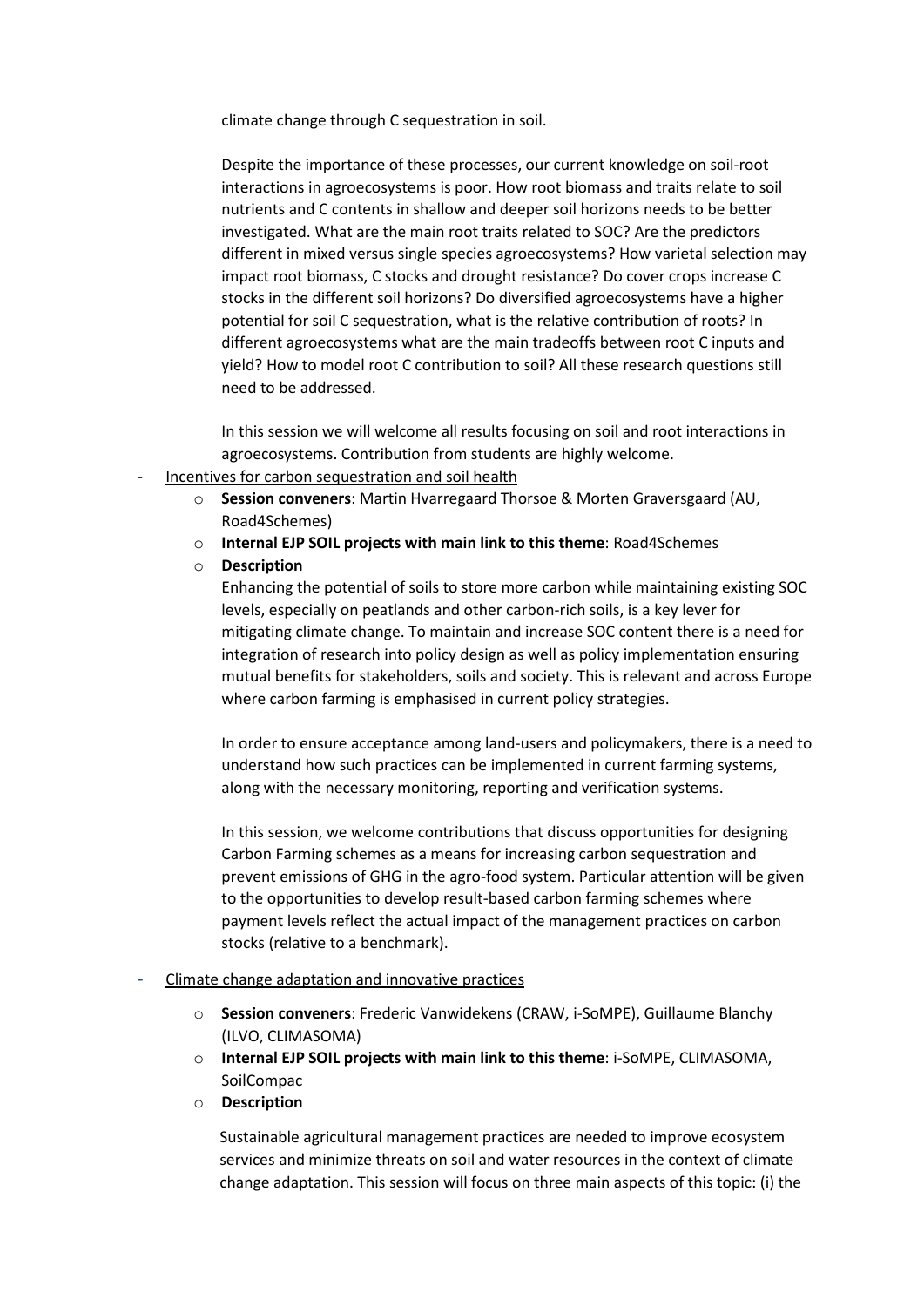development of innovative or established agricultural practices, their expected benefits and possible limitations (e.g. case studies); (ii) the evaluation of the effect of innovative practices and systems of practices on measured productive and environmental variables; and (iii) the dynamics of dissemination of these practices and the identification of the drivers and barriers related to their adoption by farmers.

- Soil biodiversity and ecosystem services
	- o **Session conveners**: Alessandra Trinchera (CREA, AGROECOSeqC), Anke Hermann (SLU, EnergyLink)
	- o **Internal EJP SOIL projects with main link to this theme**: AGROECOSeqC, EnergyLink

#### o **Description**

Soil microorganisms are key players in governing the terrestrial carbon cycle as they are responsible for the decomposition of both organic inputs from plants and of soil organic matter. However, there is still no consensus about how to explicitly represent their role in terrestrial carbon cycling and whether plant diversity may shape microbial community. This breakout session will focus on the importance of soil biodiversity, their influence on ecosystem services such as climate regulation and food security: for example, evaluating the role of fungal communities in agroecosystems, promotion of beneficial plant-microbe symbioses, including biological nitrogen fixation and improving our understanding between the link of above-ground crop diversification and below-ground soil processes.

Contributions using labelling methods, molecular markers, assessment of plant diversity, geno- and phenotypic profiling of soil microbial community, soil soluble C pools, greenhouse gas emission, such as indicators of supplied ecosystem services making use of long-term experiments from crop- and grasslands as well as application of modelling and multivariate approaches are welcome.

- Soil indicators and assessing ecosystem services
	- o **Session conveners**: Isabelle Cousin (INRAE, SERENA), Stefano Mocali (CREA, MINOTAUR)
	- o **Internal EJP SOIL projects with main link to this theme**: SIREN, SERENA, MINOTAUR
	- o **Description**

Soil functions contribute to provide (soil-based) ecosystem services (ES), here defined as the benefits human obtain from the ecosystem. Although most of these functions are related to the soil biological activity, the current status and trends in soil biodiversity across Europe are poorly known, and adequate taxonomical and functional indicators are needed to evaluate the vulnerability of soils and its ES to climate change. Thus, in order to assess the health status of soils, i.e. its capacity of continuous provision of ecosystem services, there is the need to define robust indicators for assessment and monitoring, in joint programming with participating Member States' national policy and programmes for soil quality monitoring, with taking into account not only biological processes but embracing all the bio-chemicalphysical processes occurring in soils. As soil-based ecosystem services co-occur in space and overlap interacting at different spatial and temporal scales, their spatial distribution, as well as their spatial synergies and trade-offs must also be known.

The aim of this call is then collecting contributions on functional indicators their modelling and mapping, as well as methodological approaches and applications aimed to the characterization of bundles of soil ES and soil threats The definition and